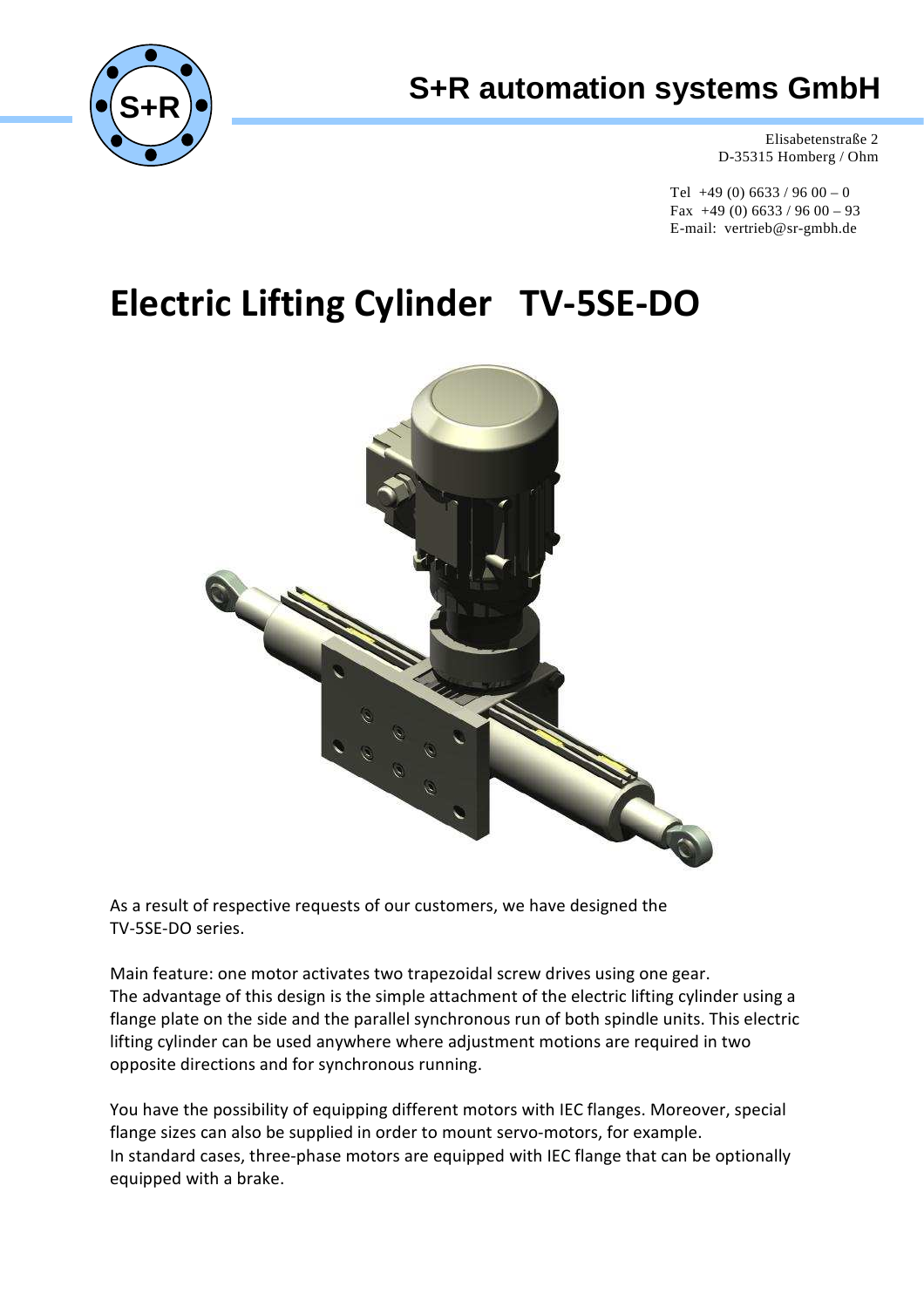### **Application area:**

The cylinder TV-5 SE-DO is already being used successfully in different applications. These are, for example:

- closing door wings The electric lifting cylinder activates a closing mechanism for a door wing where this is locked at the top and the bottom at the same time.
- Drive for closures on a crane crossbeam The electric lifting cylinder locks the closures on a crane crossbeam for transporting containers.
- Drive for a gripping pliers The electric lifting cylinder activates a gripper for lifting a load.

#### **Options:**

- solenoid switch, also on both sides for increased operational safety
- overload coupling for limiting the adjustment force
- motors with brakes
- special flanges for attaching motors without IEC flange
- other fixing possibilities, e.g., fork heads, male thread or female thread

### **Technical specifications:**

| <b>Type</b>                 | <b>Spindle</b>                    | <b>Adjustment</b><br>force<br>per side | <b>Velocity</b>                    | <b>Motor</b><br>Power | Speed /<br>gear ratio  |
|-----------------------------|-----------------------------------|----------------------------------------|------------------------------------|-----------------------|------------------------|
| <b>TV-5SE-</b><br><b>DO</b> | Trapezium<br>$\varnothing$ 20 x 4 | 1,250 N                                | $36$ mm $\frac{\text{}}{\text{s}}$ | IEC 63-2<br>$0.37$ kW | $2,800$ rpm<br>$i=5$   |
|                             |                                   | 2,000 N                                | $18$ mm $/s$                       | IEC 63-4<br>$0.25$ kW | $1,400$ rpm<br>$i=5$   |
|                             |                                   | 2,500 N                                | $12 \text{ mm/s}$                  | IEC 63-4<br>$0.22$ kW | $1,400$ rpm<br>$i=7.5$ |
|                             |                                   | 3,000 N                                | $9 \text{ mm/s}$                   | IEC 63-4<br>$0.22$ kW | 1,400 rpm<br>$i=10$    |
|                             |                                   | 3,500 N                                | $6$ mm $/s$                        | IEC 63-4<br>$0.18$ kW | 1,400 rpm<br>$i=15$    |

**Other forces and velocities are possible! Stroke length up to 500 mm on each side**